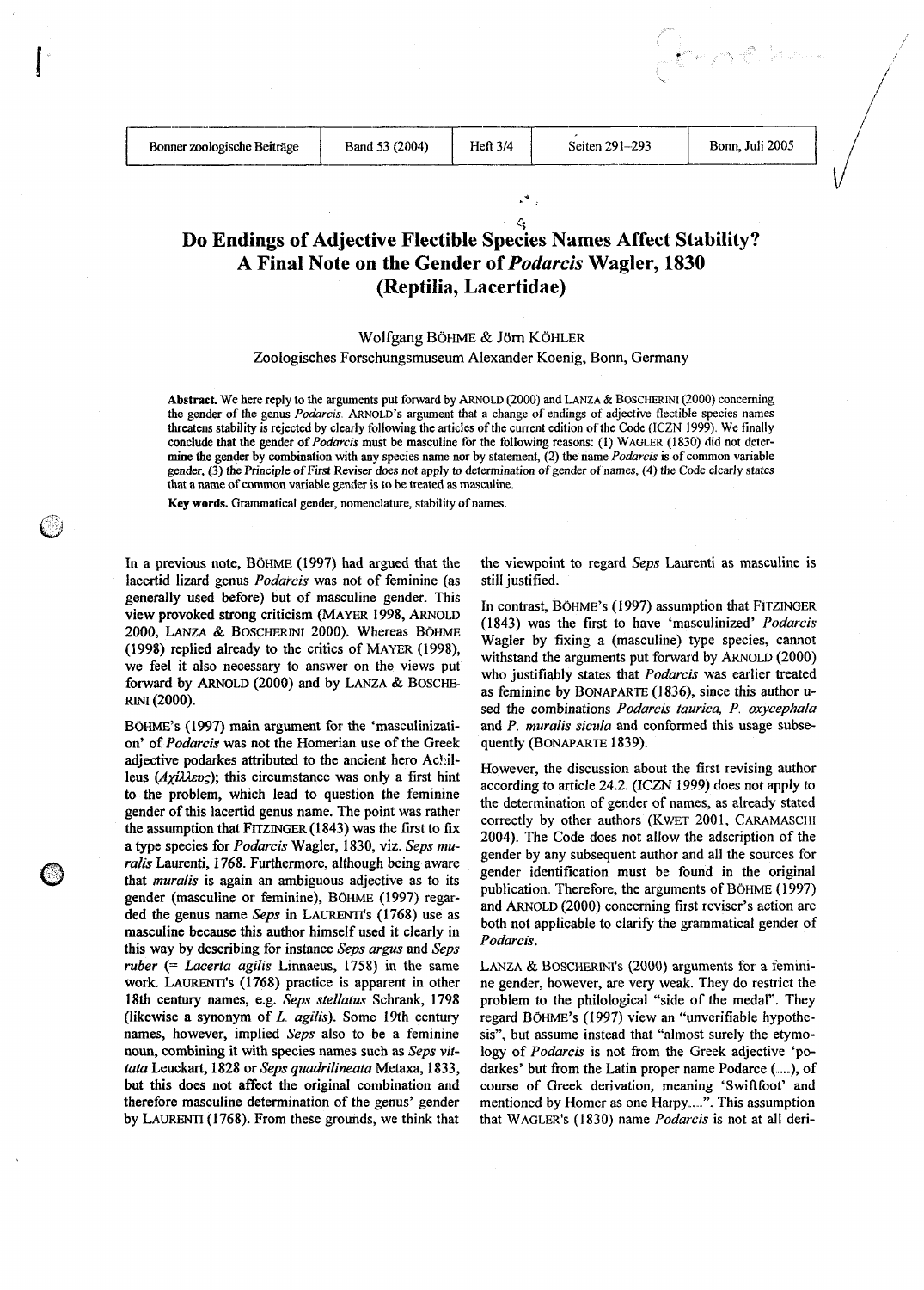ved fiom an adjective, but from a "Latin proper name" (why should Homer use Latin names in his "Iliad"?) is likewise an unverifiable hypothesis and cannot be taken as "evidence" for a proposed continuing use of Podarcis as feminine.

We therefore agree with ARNOLD (2000) in that Podarcis derived from the Greek (subsequently Latinized) adjective "podarcis" with originally undetermined gender. We disagree, however, with ARNOLD'S (2000) further reasoning that a change of a genus' gender and a subsequent adaptation of the endings of species names (as required by Article 34.2. of the Code) would "contravene the spirit of the International Code of Zoological Nomenclature (International Trust of Zoological Nomenclature, 1999) which promotes the stability of names, for example in the Preamble (p. 2) and in Articles 23 2 and 81)". **Our** point is here, that a change of the ending of an adjective flectible species name does not touch the problem of stability and universality at all. A changed ending of a given name is not a new or a different, but absolutely still the same  $-$  and therefore stable  $-$  name. We think that the change of an ending of a specific name as an adaptation to the gender of a changed, different genus should be regarded as a normal process, because the change of generic names is due to zoological arguments and thus has nothing to do with nomenclatural instabili**ty.** A good and rather recent herpetological example is that of the spiny-tailed agamas, Uromastyx, a genus which was treated as masculine for decades until LANZA (1983) justifiably claimed that there is hardly a more feminine word to be found than the Greek word "mastix", wherefore Uromastyx is clearly and in a philologically correct way to be considered as feminine. No problems arose since then to change the naming of Uromastyx acanthinurus, U. aegyptius, U. ocellatus, U. ornatus, etc. into U. acanthinura, U. aegyptia, U. ornata and so on, just because the names have not at all been changed, and the "virtues of stability" (ARNOLD 2000) have been respected.

ARNOLD's (2000) further argument that the change of a species name's ending could cause confusion in nonspecialist users is also not convincing to us. To stay with the example of Uromastyx, even non-taxonomist working in applied disciplines such as ecology, etc. could not really suspect U. loricata to be a different taxon from  $U$ . loricatus. A similar case (out of hundreds more) is the Madagascan geckonid genus Paroedura, which had to be split off from the paraphyletic *Phyllo*dactylus (that means for zoological and not for nomenclatural reasons) (DIXON & KROLL 1974). But unfortunately, specific names such as Phyllodactylus pictus remained unchanged as Paroedura pictus for some time, certainly not because of an intended "virtue of stability" of the respective authors, but much more likely because of a lack of Greek and Latin knowledge which lead to

the ignorance of Art. 34.2. of the Code; or the amendment of endings has simply been forgotten in this and other cases.<sup>3</sup> Fortunately, NUSSBAUM & RAXWORTHY (2000) provided the correct spellings in their recent revision of the genus.

If a changing ending of a name is thought to threaten stability and universality, the Code (ICZN 1999) would have to be altered in that the endings of adjective, flectible specific names would not have to follow the gender of the genera any more, i.e. Article **3** 1 2 would have to be deleted. But this would at the same time destroy the philological basis on which the whole system of biological nomenclature is built, viz the Greek and Latin languages. Our view is furthermore supported by Article 30.1.4.2. of the current edition of the Code (ICZN 1999), which clearly states that "a genus-group name that is or ends in a word of common variable gender (masculine or feminine) is to be treated as masculine unless its author, when establishing the name, stated that it is feminine or treated it as feminine in combination with an adjectival species-group name". This article probably applies to several other cases where the genus' gender was not determined in the original description and therefore more changes of adjectival species-group names from feminine to masculine are to be expected. If such actions threaten stability, the Code would be self $contradictory - we think it is not.$ 

A last point which we should like to address here is ARNOLD'S (2000) final recommendation: "However, .... changes, for instance when a group within a known clade is separated as a new genus, can be avoided by using subgenera". This proposal considers genera simply as operational units and is contra productive to modem efforts for a new, less arbitrary generic concept (see *e* g DUBOIS 1988), which includes biological reality and takes into account that the genus, in spite of all subsequent higher categories, is the classificatory level above the species where reticulate evolution just begins to stop.

In conclusion, by considering: (1) that WAGLER (1830) did not combine the generic name Podarcis with any species name and therefore did not demonstrate the intended gender of the genus; (2) that the name Podarcis is most probably derived from the Greek adjective 'podarkes' (Latinized: 'podarcis') and hence is of variable gender (masculine or feminine); (3) that the Principle of First Reviser does not apply to determination of gender of names; and (4) that the Code (ICZN 1999) clearly states that a name of common variable gender is to be treated as masculine, we hereby reassert that the gender of Podarcis must be considered masculine.

Acknowledgements. We are indebted to two anonymous reviewers for useful comments and to Anthea Gentry (ICZN) for further discussion.

292

 $\omega$ 

O